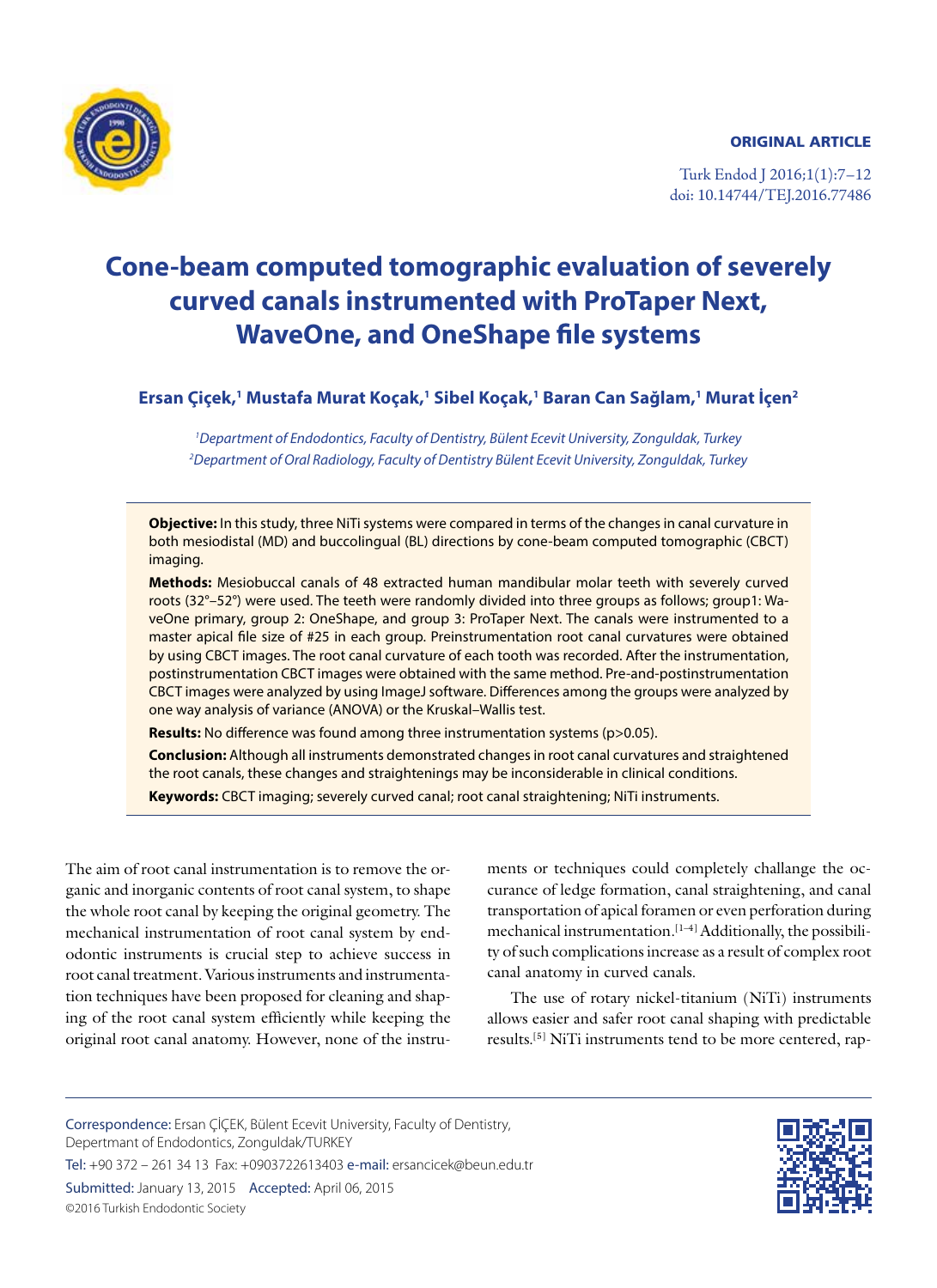id, and attain a more conservative shaping of canals than stainless steel instruments.[6]

Recently, various instruments and instrumentation techniques have been introduced to achieve a better instrumented root canal. The use of endodontic files in a reciprocating motion, and new manufacturing processes have been introduced.[7] The WaveOne file (WO; Dentsply Maillefer, Ballaigues, Switzerland) is made of M-wire NiTi alloy which is used in a reciprocating motion. In contrast, the OneShape file (OS; Micro-Mega®, Besançon, France) is made of a conventional austenite 55-NiTi alloy and is used in a full clockwise rotation motion.[8] A recently introduced M-wire alloy, Pro-Taper Next system (PTN; Dentsply Tulsa Dental Specialties/ Dentsply Maillefer), includes various tapers on a single file with the offset design. An offset design generates a travelling mechanical wave of motion along the active portion of a file. This swaggering effect serves to minimize the engagement between the file and dentin compared to the action of a fixed tapered file with a centered mass of rotation. Reduced engagement limits any undesirable taper lock, the screw effect, and the torque on any given file.<sup>[9]</sup>

The aim of the present study was to compare three NiTi (the WaveOne file, OneShape file, the ProTaper Next system) systems in terms of the changes in canal curvature in both mesiodistal (MD) and buccolingual (BL) directions in severely curved root canals. The null hypothesis tested was that there is no difference among the three NiTi systems regarding their effect on root canal straightening in severely curved root canals.

## **Materials and methods**

In this study, a total of 48 extracted human mandibular molar teeth were selected. Soft tissue and calculus were removed mechanically from the root surfaces. The crowns of teeth were removed from the cementoenamel junction. The root canals were not probed for patency to prevent modification of their apical anatomy.

A hole was created on the cover of the Eppendorf tube, the root was inserted under pressure through this cover and fixed with cyanoacrylate. The tube was fitted into a glass vial for cone-beam computed tomographic (CBCT) imaging (Fig. 1). This set-up was horizontally fitted to a chin support with its occlusal plane parallel to the plate. Preinstrumentation (pre-CBCT) and postinstrumentation (post-CBCT) scans were performed using CBCT; Veraviewepocs 3D R100/F40 (J Morita Mfg. Corp., Kyoto, Japan) and a flat-panel detector with six fields of view (FOVs; Six FOV:  $\varnothing$  40 x H 40 mm,  $\varnothing$  40 x H 80 mm, Ø 80 x H 50 mm, Ø 80 x H 80 mm 3D Reuleaux Full Arch FOV:  $\varnothing$  100 mm x H 50 mm,  $\varnothing$  100 mm x H 80 mm). The Veraviewepocs 3D R100/F40 was



**Fig. 1.** A CBCT image of set-up including glass vial and root.

used to compare transportation produced by the NiTi systems. All scans were conducted with a 4-cm field of view, at 0.125-mm voxel resolution with 90 kVp and 3 mA. All images were produced in the high-resolution mode. Axial scans and multiplanar reconstructions were obtained, and volumetric data were displayed using the system software to provide serial coronal and sagittal sections along each tooth plane. The images were stored, analyzed, and converted into BMP format with the software provided for the CBCT machine (i-dixel). Three-dimensional CBCT images were acquired before and after the instrumentation from the apical root cross sections located 2, 3, and 4 mm above the apical foramen. Arithmetic means of measurements obtained from these locations were calculated and evaluated as a single score. The images for each tooth were reconstructed separately.

Following the completion of pre-CBCT imaging, a size 10 stainless steel file was inserted into the root canal until the tip of the instrument was just visible at the apical foramen to determine the working length. The root canal instrumentations were completed in accordance with the recorded working lengths.

The specimens were randomly divided into three groups (n=16) according to the NiTi file used for instrumentation. Only MB canals were instrumented. The groups were as follows;

Group 1: WO reciprocating files were used to size Primary Reciprocating File 025 (.08 taper, 25 mm). The files were used with an endodontic motor (WaveOne motor, Dentsply Maillefer, Ballaigues, Switzerland) and operated with a 6:1 reducing handpiece. The pre-programmed motor was set for the angles of reciprocation and the speed for WaveOne instruments according to manufacturer's instructions. The files were used with a progressive up-anddown movement no more than three to four times with a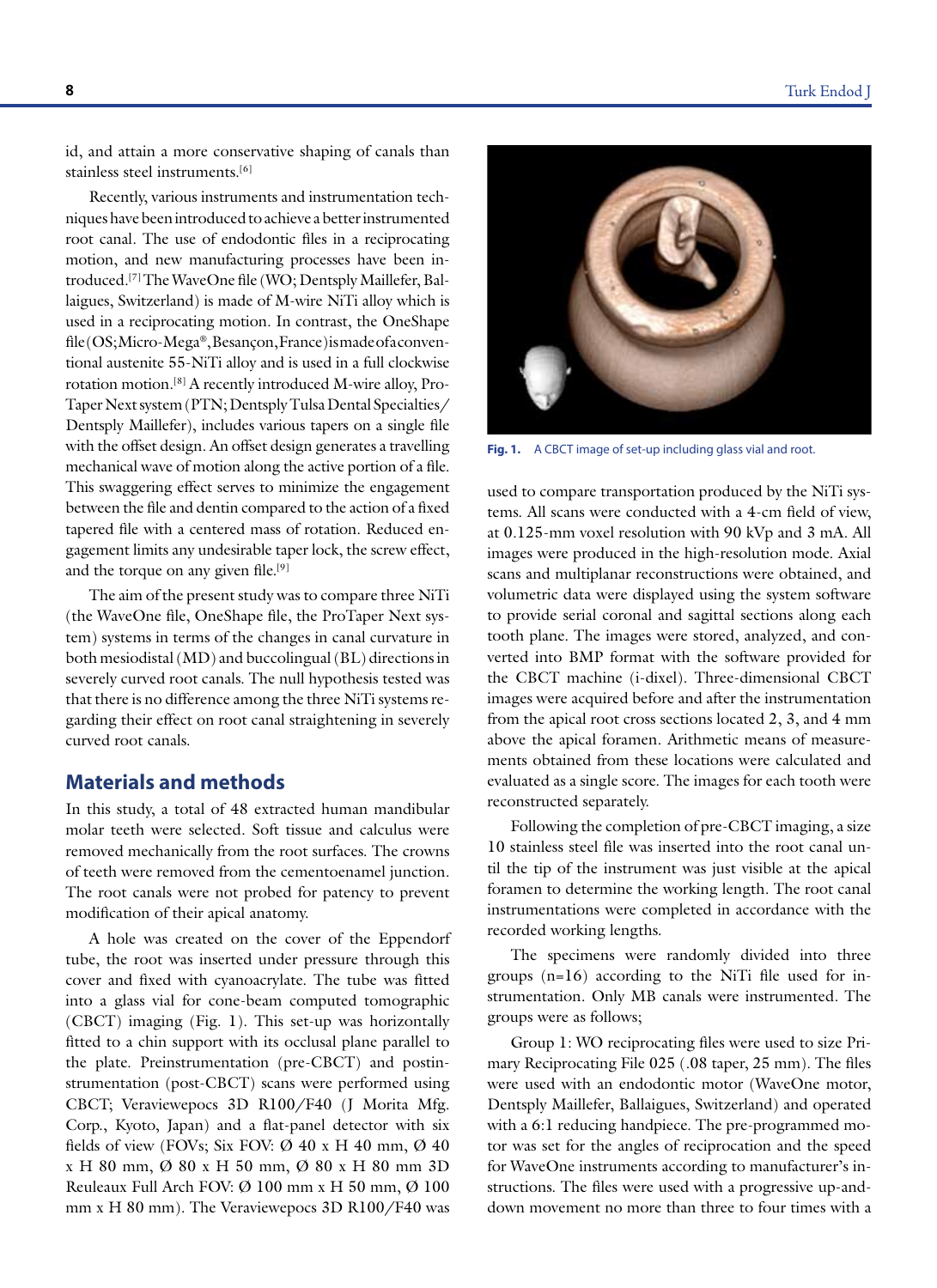| <b>Direction</b> | <b>Group</b>         | Mean $\pm$ SD $(°)$          | Min. – Max. $(°)$ |
|------------------|----------------------|------------------------------|-------------------|
| Buccolingual     | WaveOne              | $5.51 \pm 2.47$ <sup>a</sup> | $2.18 - 10.49$    |
|                  | OneShape             | $5.70 + 2.57$ <sup>a</sup>   | $2.12 - 11.13$    |
|                  | <b>ProTaper Next</b> | $5.49 \pm 2.31$ <sup>a</sup> | $2.21 - 9.80$     |
| Mesiodistal      | WaveOne              | $0.35 \pm 0.18^{\circ}$      | $0.07 - 0.70$     |
|                  | OneShape             | $0.32 \pm 0.17$ <sup>b</sup> | $0.05 - 0.70$     |
|                  | <b>ProTaper Next</b> | $0.34 \pm 0.14^b$            | $0.15 - 0.60$     |

**Table 1**. The mean difference between pre- and postinstrumented canal curvatures

\*Same letters in the column indicate the differences are not significant (p>.05).

minimal apical pressure. The files were then removed and wiped clean. The same procedure was repeated until the file reached the working length (WL).

Group 2: A size 25 OS file with a taper of .06 in a rotating motion was used in a 16:1 gear reduction handpiece powered by a torque-controlled electric motor (X-Smart Europe; Dentsply, Japan) at a consistent rotation of 400 rpm. The torque was adjusted to 4 Ncm according to the manufacturer's instructions.

Group 3: PTN system was used with the following sequence at 300 rpm for instrumentation of the root canals, X1 and X2 were used up to working length. The X2 file corresponds to file 25 with a taper .06 at the apical area.

After the root canal instrumentation, post-CBCT scans were performed by using the same method as described for the pre-CBCT analysis. The pre- and post-CBCT images were exported to ImageJ 1.47 software (National Institutes of Health, Bethesda, MD) to determine the straightening of the canal curvature by using the method which was previously described.<sup>[10]</sup> Two semistraight lines of equal length were created. The first line represented the continuity of the apical region and the second line followed the middle and coronal thirds of the root canal. The midpoints of each line were determined and a circle was drawn to pass over the midpoints. The center of the circle was marked and two lines representing the radius (r) were drawn to the midpoints. The magnitude of the curve was determined geometrically  $(\alpha)$  and the canal curvature was expressed in degrees (°) (Figs. 2a and b).

Statistical analysis was performed with SPSS 18.0 software (SPSS Inc., Chicago, IL, USA). Results were expressed as mean±std. deviation. Differences among the groups were analyzed by one way analysis of variance (ANOVA) or the Kruskal–Wallis test. Pearson's or Spearman's correlation analysis was performed to determine the relationship between continuous variables. P value of less than 0.05 was considered statistically significant for all tests.

#### **Results**

The 48 canals showed BL and MD curvatures ranging from 32.7 to 52.2°and 10.7 to 19.4°, respectively. All instruments demonstrated some changes in terms of canal curvature in both BL and MD directions. The initial mean BL curvatures of teeth in group1, group 2, and group 3 were 42.33, 42.86, and 42.51, respectively. No difference was found between the curvature changes after instrumentation in BL direction  $(p>0.05)$  (Table 1). The initial mean MD curvatures of teeth in group1, group 2, and group

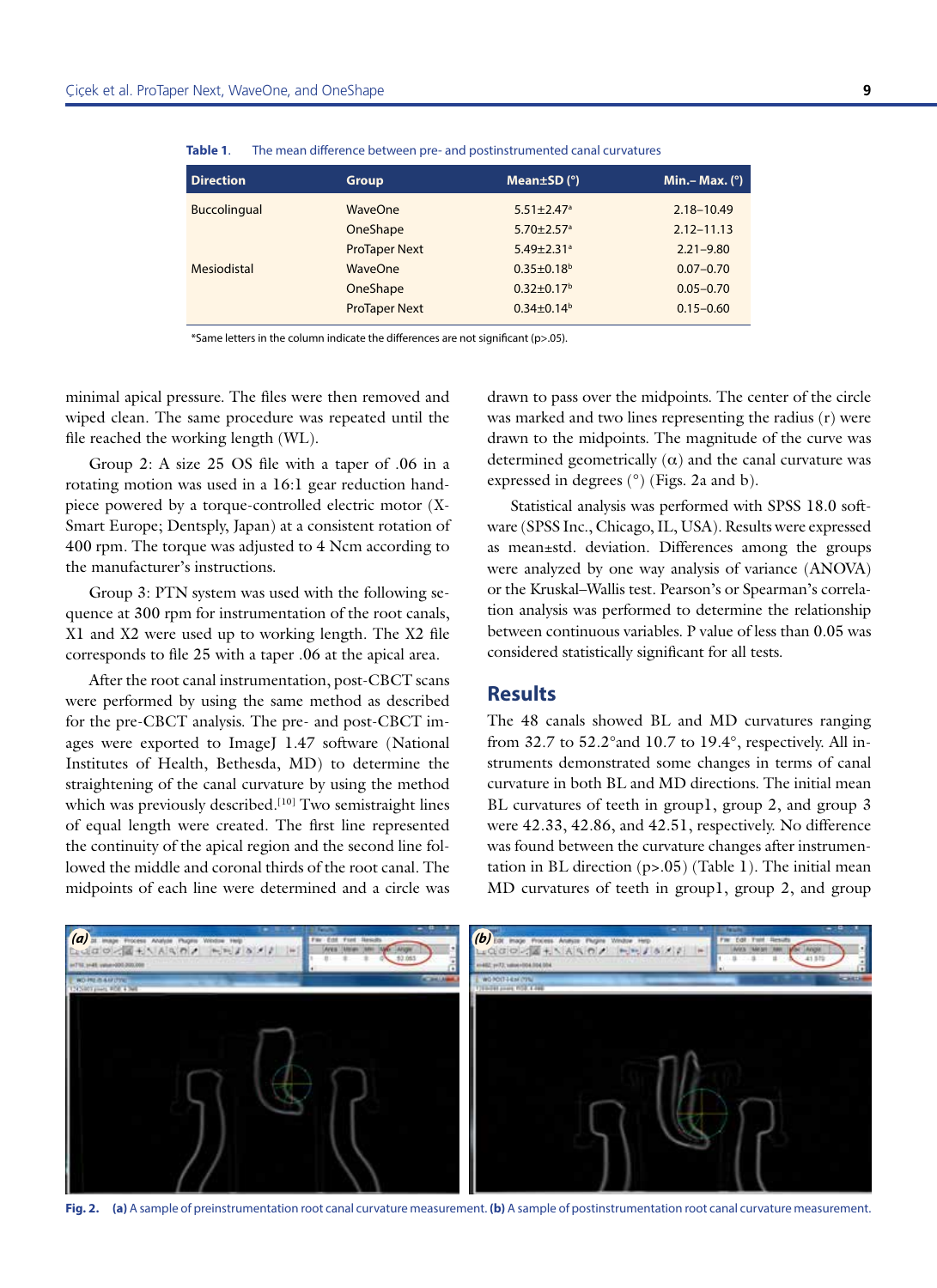3 were 15.18°, 15.06°, and 15.59°, respectively. In MD direction, there was no significant difference among the 3 groups in terms of canal straightening after the instrumentation (p>.05) (Table 1). No instrument fracture occured during the instrumentation of root canals.

#### **Discussion**

Various tomography devices were used in the past to determine the changes in root canal geometry. However, CBCT images provide a 0.125-mm thickness of voxel resolution that result in detailed evaluation when compared to 0.6 mm thick axiel sections provided by hrCT.[4] CBCT requires additional software applications which are widely available and include Adobe Photoshop and ImageJ.<sup>[11,12]</sup> Wenzel et al.<sup>[13]</sup> reported that image enhancement could be performed to improve the sensitivity of high resolution CBCT images. Özer<sup>[4]</sup> stated that the enhancement of CBCT images with software allowed a detailed investigation of the instrumentation of curved root canals. In the present study, the enhancement of pre- and post-CBCT images was performed by ImageJ software for a detailed investigation taking the previous suggestions into account.

The variables of this study were; alloy of instruments, different kinematics of instruments (reciprocation-rotation), number of files (single file-full sequence file), and the design of files (taper of files, and constant-progressive and regressive taper). No significant difference was found among the changes in root canal curvature after the instrumentation in both BL and MD directions. Although the findings in the BL direction were in agreement with the results of previous studies,[8,14–16] the canal curvature changes in MD direction could not be compared due to the absence of previously published data. A root canal demonstrates curvatures in both MD and BL directions. Therefore, the present study aims to contribute to the literature.

In the present study, the changes in the canal curvatures were not statistically significant which was in agreement with the previous findings. $[8,14-17]$  This similarity could be related to the instruments which work with less apical pressure and conserve the initial anatomy of curved root canals owing to their non-cutting tips.[18] However, Schäfer<sup>[19]</sup> reported that non cutting tips could produce transportation in severely curved canals. Therefore, in this study, mesial roots of mandibular molars were selected due to the fact that these roots are commonly narrow and suddenly curved in two planes increasing the level of instrumentation difficulty.[20,21]

The standardization of the master apical file is essential to compare the shaping ability of different instrumentation systems. Thus, the final apical instrumentation was completed with a size 25 in all groups. For single file systems, WO and OS were selected and for full-sequence file system PTN was selected. Berutti et al.<sup>[22]</sup> reported that the canal length significantly decreased after instrumentation of WO due to the straightening of root canal curvature. Moreover, Saber et al.<sup>[23]</sup> stated that the curved root canals were also straightened after OS instrumentation and this straightening was higher than WO instrumentation. Similarly, in the present study the curved root canals were straightened after WO and OS instrumentation and the most curvature changes were observed in OS group without any significance. The lowest curvature changes were obtained in PTN group, but there was no significant difference among the three groups. The difference could be related to the facts below;

1- Alloy: WO and PTN instruments are made of Mwire technology, whereas OS is made of conventional martensitic NiTi. Shen et al.<sup>[24]</sup> stated that M-wire NiTi has more superior flexibility than conventional NiTi. Furthermore, M-wire NiTi instruments had more flexibility and fatigue resistant than the conventional NiTi instruments.[9,25–27]

2- Kinematics: WO was used in reciprocation motion which is associated with well-centered instrumentation and decreased procedural errors.[7,28] WO works in a reciprocating movement similar to the balanced force technique.[2] The reciprocating movement minimizes torsional and flexural stresses<sup>[29]</sup> and reduces canal transportation.[2,7,28]

3- File designs: WO has variable cross-sections along the working part that change from a concave triangular crosssection with radial land at the tip to neutral rake angle with triangular convex cross-section in the middle part and near the shaft.[18,23] The radial lands in combination with the reciprocation motion are claimed to keep the WO centered whilst advancing apically into the root canal.<sup>[23,29]</sup> OS has a variable 3-cutting edge design at the tip resion that progressively changes from 3 to 2 cutting edges in the middle part, whereas near the shaft, the instrument has 2 cutting edges.[8,23] This design used in continuous rotation at a relatively higher speed allows the instruments to rapidly progress into the curved root canals. This could create some stress that might result in the observed canal straightening. PTN has progressive and regressive percentages taper. This could allow the instrument to move with a snake-like swaggering into the root canals. The manufacturer claims that this rotation of the cross-section creates the enlarged space for removing debris (Protaper Next, direction for use).

Our results are in agreement with several previous studies.<sup>[8,23,27,29]</sup> Bürklein et al.<sup>[8,18]</sup> and Capar et al.<sup>[17]</sup> stated that WO and OS maintained the original canal curvature of severely curved canals in extracted human teeth.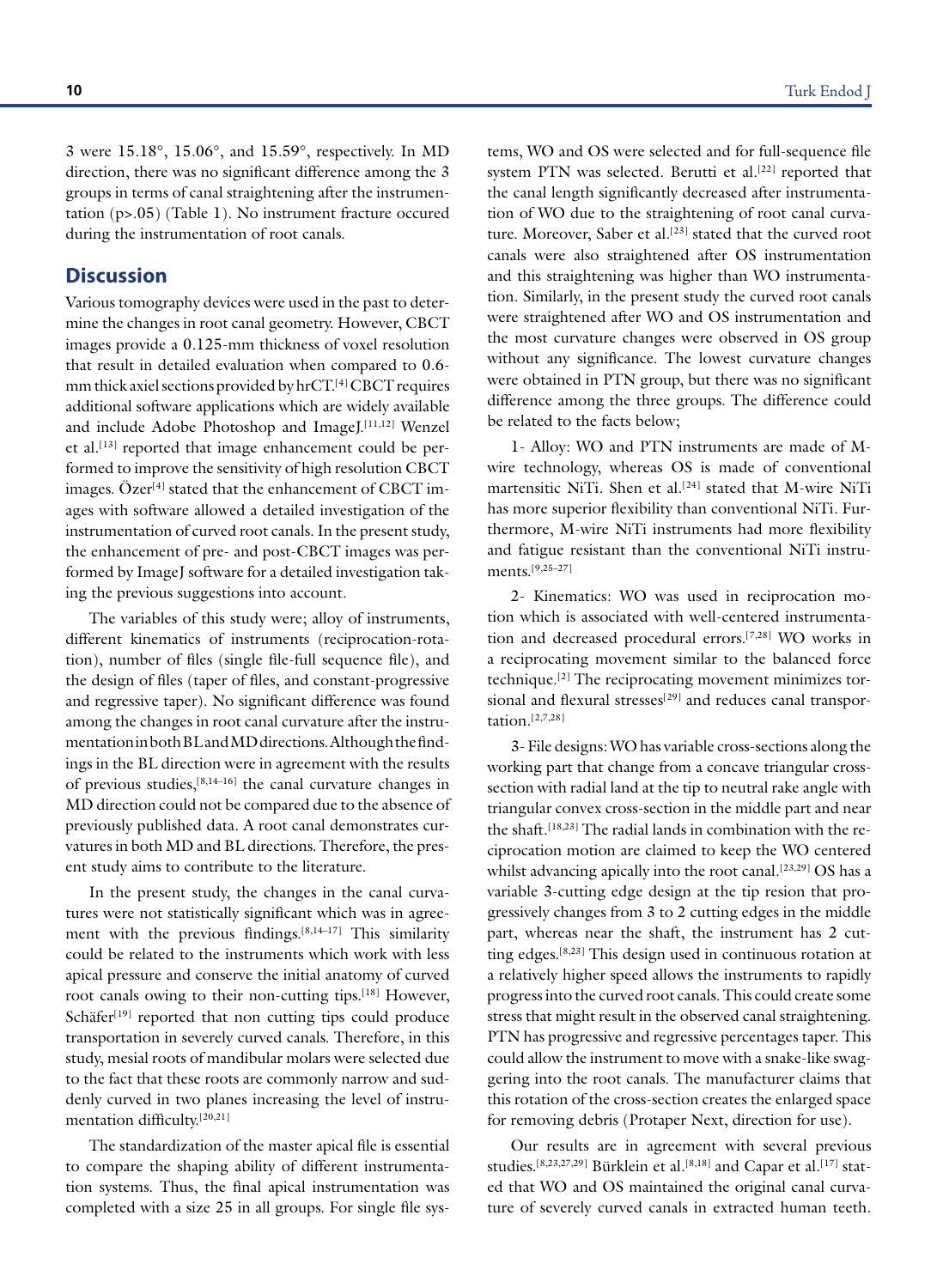Additionally, Capar et al.<sup>[17]</sup> reported that there was no significant difference in terms of canal curvature straightening after instrumentation with WO, OS and PTN instruments. Previous results demonstrated that the changes in canal curvature after instrumentation with WO, OS, and PTN were  $3.87^{\circ}$ ,  $4.90^{\circ}$ , and  $3.76^{\circ}$ , respectively.<sup>[17]</sup> Our results demonstrated slightly higher amount of changes in curvature which could be related to the selection of teeth with higher canal curvatures in the present study (32°– 52°). Thus, we may conclude that the increase in canal curvature results in higher amount of changes during the instrumentation.

#### **Conclusions**

Although all instruments resulted in changes in root canal curvatures and straightened the root canals, these changes and straightenings may be inconsiderable in clinical conditions. Moreover, three instruments kept the main root canal anatomy relatively and maintained the original canal curvature, as well.

**Conflicts of Interest:** No conflicts declared.

### **References**

- 1. Weine FS, Kelly RF, Bray KE. Effect of preparation with endodontic handpieces on original canal shape. J Endod 1976;2:298,303.
- 2. Roane JB, Sabala CL, Duncanson MG Jr. The "balanced force" concept for instrumentation of curved canals. J Endod 1985;11:203–11.
- 3. Hülsmann M, Schade M, Schäfers F. A comparative study of root canal preparation with HERO 642 and Quantec SC rotary Ni-Ti instruments. Int Endod J 2001;34:538– 46.
- 4. Özer SY. Comparison of root canal transportation induced by three rotary systems with noncutting tips using computed tomography. Oral Surg Oral Med Oral Pathol Oral Radiol Endod 2011;111:244–50.
- 5. Giannastasio D, Rosa RA, Peres BU, Barreto MS, Dotto GN, Kuga MC, et al. Wizard CD Plus and ProTaper Universal: analysis of apical transportation using new software. J Appl Oral Sci 2013;21:468–74.
- 6. Kum KY, Spängberg L, Cha BY, Il-Young J, Msd, Seung-Jong L, et al. Shaping ability of three ProFile rotary instrumentation techniques in simulated resin root canals. J Endod 2000;26:719–23.
- 7. Franco V, Fabiani C, Taschieri S, Malentacca A, Bortolin M, Del Fabbro M. Investigation on the shaping ability of nickel-titanium files when used with a reciprocating motion. J Endod 2011;37:1398–401.
- 8. Bürklein S, Benten S, Schäfer E. Shaping ability of different single-file systems in severely curved root canals of ex-

tracted teeth. Int Endod J 2013;46:590–7.

- 9. Haapasalo M, Shen Y. Evolution of nickel–titanium instruments: from past to future. Endodontic Topics 2013;29:3–17.
- 10. Estrela C, Bueno MR, Sousa-Neto MD, Pécora JD. Method for determination of root curvature radius using cone-beam computed tomography images. Braz Dent J 2008;19:114–8.
- 11. Hartmann MS, Barletta FB, Camargo Fontanella VR, Vanni JR. Canal transportation after root canal instrumentation: a comparative study with computed tomography. J Endod 2007;33:962–5.
- 12. Bernardes RA, Rocha EA, Duarte MA, Vivan RR, de Moraes IG, Bramante AS, et al. Root canal area increase promoted by the EndoSequence and ProTaper systems: comparison by computed tomography. J Endod 2010;36:1179–82.
- 13. Wenzel A, Haiter-Neto F, Frydenberg M, Kirkevang LL. Variable-resolution cone-beam computerized tomography with enhancement filtration compared with intraoral photostimulable phosphor radiography in detection of transverse root fractures in an in vitro model. Oral Surg Oral Med Oral Pathol Oral Radiol Endod 2009;108:939–45.
- 14. Celik D, Taşdemir T, Er K. Comparative study of 6 rotary nickel-titanium systems and hand instrumentation for root canal preparation in severely curved root canals of extracted teeth. J Endod 2013;39:278–82.
- 15. Marzouk AM, Ghoneim AG. Computed tomographic evaluation of canal shape instrumented by different kinematics rotary nickel-titanium systems. J Endod 2013;39:906–9.
- 16. You SY, Kim HC, Bae KS, Baek SH, Kum KY, Lee W. Shaping ability of reciprocating motion in curved root canals: a comparative study with micro-computed tomography. J Endod 2011;37:1296–300.
- 17. Capar ID, Ertas H, Ok E, Arslan H, Ertas ET. Comparative study of different novel nickel-titanium rotary systems for root canal preparation in severely curved root canals. J Endod 2014;40:852–6.
- 18. Bürklein S, Hinschitza K, Dammaschke T, Schäfer E. Shaping ability and cleaning effectiveness of two single-file systems in severely curved root canals of extracted teeth: Reciproc and WaveOne versus Mtwo and ProTaper. Int Endod J 2012;45:449–61.
- 19. Schäfer E. Effect of four instrumentation techniques on curved canals: a comparison study. J Endod 1996;22:685– 90.
- 20. Berutti E, Fedon G. Thickness of cementum/dentin in mesial roots of mandibular first molars. J Endod 1992;18:545–8.
- 21. Gergi R, Osta N, Bourbouze G, Zgheib C, Arbab-Chirani R, Naaman A. Effects of three nickel titanium instrument systems on root canal geometry assessed by micro-computed tomography. Int Endod J 2015;48:162–70.